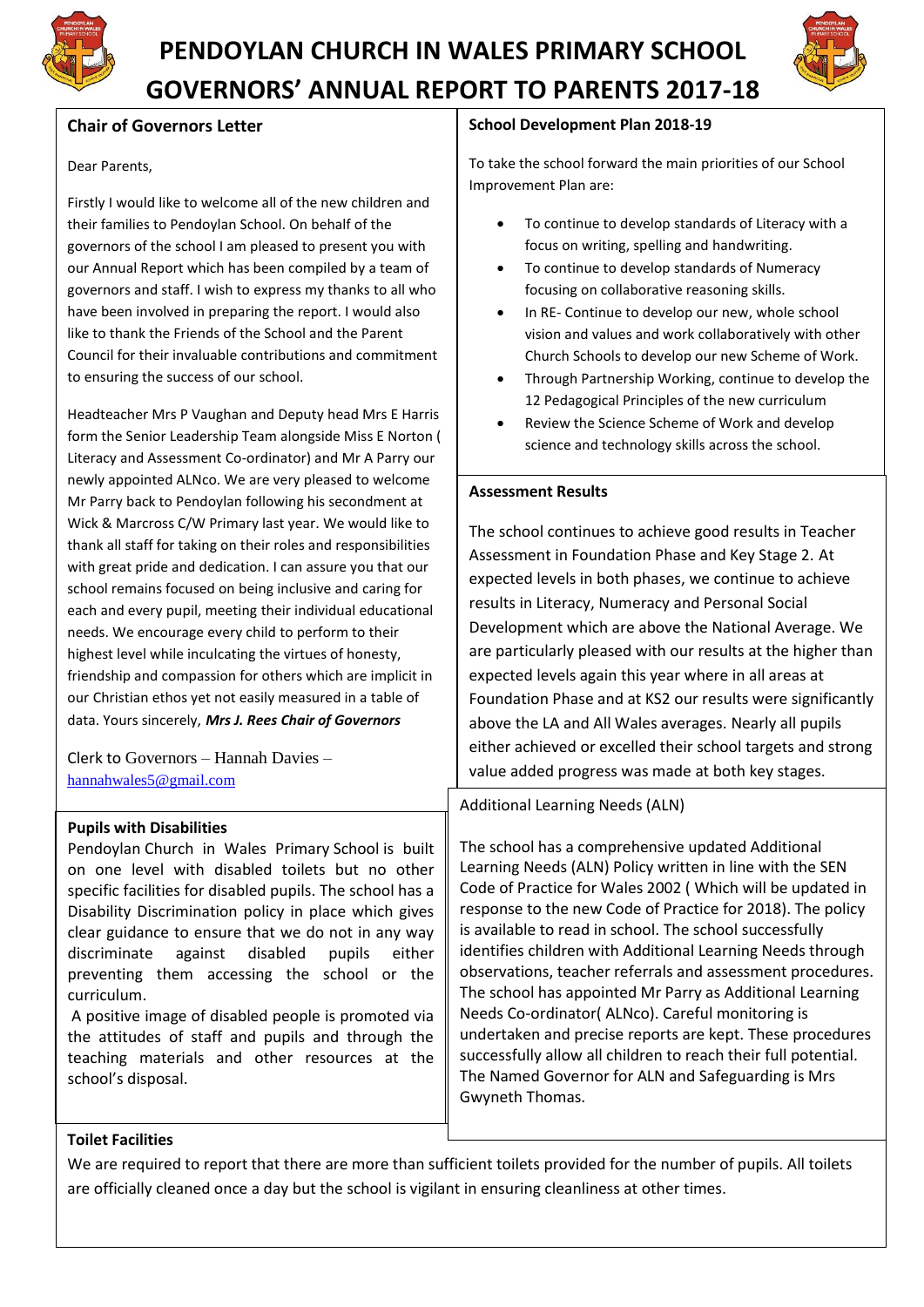# FOUNDATION PHASE AND KEY STAGE 2 END OF YEAR TEACHER ASSESMENT RESULTS 2018

|                                                                                                  |                 | z        | S                        | G                        | N                | D        | W         |          | $\overline{2}$ | 3        | 4      | 5    | $6+$ |
|--------------------------------------------------------------------------------------------------|-----------------|----------|--------------------------|--------------------------|------------------|----------|-----------|----------|----------------|----------|--------|------|------|
| Language, Literacy,<br>and Communication                                                         | <b>School</b>   | $\sim$   | $\sim$                   | $\overline{\phantom{a}}$ | $\theta$         | $\Omega$ | $\Omega$  | $\Omega$ | $\Omega$       | $\Omega$ | $\tau$ | 40   | 53   |
| (LCE)                                                                                            | <b>National</b> | ٠        | ۰                        | ٠                        | 0.1              | 0.4      | 0.4       | 0.2      | 0.5            | 1.6      | 8.6    | 50.0 | 38.1 |
| <b>Mathematical</b>                                                                              | <b>School</b>   | $\sim$   | $\overline{\phantom{a}}$ | $\overline{\phantom{a}}$ | $\left( \right)$ | $\theta$ | $\bigcap$ | $\Omega$ | $\Omega$       | $\theta$ | $\tau$ | 37   | 57   |
| <b>Development (MDT)</b>                                                                         | <b>National</b> | ٠        |                          | $\sim$                   | 0.1              | 0.4      | 0.3       | 0.2      | 0.3            | 1.3      | 7.2    | 51.5 | 38.7 |
| <b>Personal and Social</b><br>Development, Well-<br>being and Cultural<br><b>Diversity (PSD)</b> | <b>School</b>   | $\Omega$ | $\Omega$                 | $\Omega$                 | $\Omega$         | $\Omega$ | $\Omega$  | $\Omega$ | $\Omega$       | $\Omega$ | 3      | 3    | 93   |
|                                                                                                  | <b>National</b> | $\sim$   | ÷                        | $\overline{\phantom{a}}$ | 0.1              | 0.4      | 0.3       | 0.2      | 0.4            | 0.9      | 3.1    | 33.3 | 61.3 |

#### **The following table shows the percentage of pupils attaining each outcome at Foundation Phase**

(There were 30 pupils in the group) **Foundation Phase Outcome Indicator= 93% ( National 87.3%)**

Foundation Phase Outcome 4 indicates towards expected outcome, Outcome 5 indicates achieved expected outcome, Outcomes 6 indicates expected outcome was exceeded

#### **The following table shows the percentage of pupils attaining each level at KS2**

| 0.0                |                 | N            | D              | <b>NCO</b><br>1, 2, 83   | 1              | $\overline{2}$ | 3            | 4    | 5    | $6+$         |
|--------------------|-----------------|--------------|----------------|--------------------------|----------------|----------------|--------------|------|------|--------------|
| <b>English</b>     | <b>School</b>   | $\Omega$     | $\Omega$       | $\mathbf{0}$             | $\Omega$       | $\overline{0}$ | $\Omega$     | 14   | 86   | $\mathbf{O}$ |
|                    | <b>National</b> | 0.1          | 0.4            | $\overline{\phantom{a}}$ | 0.4            | 1.4            | 6.2          | 46.4 | 43.0 | 1.7          |
|                    | <b>School</b>   | $\mathbf{0}$ | $\Omega$       | $\mathbf{0}$             | $\mathbf{0}$   | $\mathbf{0}$   | $\mathbf{0}$ | 14   | 86   | $\mathbf{0}$ |
| Oracy              | <b>National</b> | 0.1          | 0.4            | $\blacksquare$           | 0.4            | 1.1            | 6.2          | 45.4 | 44.0 | 2.0          |
|                    | <b>School</b>   | $\mathbf{0}$ | 0              | $\mathbf{0}$             | 0              | $\mathbf 0$    | 0            | 11   | 89   | $\mathbf 0$  |
| Reading            | <b>National</b> | 0.1          | 0.4            | -                        | 0.4            | 1.4            | 6.8          | 45.0 | 43.6 | 1.9          |
|                    |                 | 0            | $\overline{0}$ | $\mathbf{0}$             | $\mathbf{0}$   | $\mathbf 0$    | $\mathbf{0}$ | 18   | 82   | $\mathbf 0$  |
| Writing            | <b>National</b> | 0.1          | 0.4            | $\overline{\phantom{a}}$ | 0.5            | 1.8            | 10.3         | 49.9 | 35.2 | 1.4          |
| <b>Mathematics</b> | <b>School</b>   | $\mathbf{0}$ | $\Omega$       | $\Omega$                 | $0 -$          | 0              | 0            | 21   | 79   | $\mathbf 0$  |
|                    | <b>National</b> | 0.1          | 0.4            | $\overline{\phantom{0}}$ | 0.4            | 1.2            | 6.0          | 44.6 | 45.3 | 1.8          |
|                    | <b>School</b>   |              | 0              | $\mathbf{0}$             | $\overline{0}$ | $\mathbf{0}$   | $\mathbf{0}$ | 21   | 79   | $\mathbf 0$  |
| <b>Science</b>     | <b>National</b> | 0.1          | 0.4            | $\overline{\phantom{0}}$ | 0.3            | 1.1            | 5.5          | 45.8 | 46.2 | 0.2          |

#### **Core Subject Indicator= 100% ( National 89.5%)**

National Curriculum Level 3 indicates working towards expected level, Level 4 indicates achieved the expected level, Level 5 indicates exceeded the expected level

| Fph<br><b>Targets</b> |                |                |                  |               |
|-----------------------|----------------|----------------|------------------|---------------|
| <b>Subject</b>        |                | Outcome 5+     | <b>Outcome 6</b> |               |
|                       | <b>CSC</b>     | <b>Results</b> | <b>CSC</b>       |               |
|                       | <b>Targets</b> |                | <b>Targets</b>   | <b>Result</b> |
| <b>LLC</b>            | 96.5%          | 93.3%          | 55.2%            | 53.3%         |
| МD                    | 96.5%          | 93.3%          | 41.3%            | 56.6%         |
| <b>PSD</b>            | 96.5%          | 93.3%          | 93.3%            | 93.3%         |
| <b>FPI</b>            | 96.5%          | 93.3%          |                  |               |
|                       |                |                |                  |               |

| <b>KS2 Targets</b><br><b>Subject</b> | Level<br>4+<br><b>CSC</b><br><b>Targets</b> | <b>NC</b><br><b>Results</b> | Level 5<br><b>CSC</b><br><b>Targets</b> | <b>NC</b><br><b>Result</b> |
|--------------------------------------|---------------------------------------------|-----------------------------|-----------------------------------------|----------------------------|
| English                              | 100%                                        | 100%                        | 71.43%                                  | 85.71%                     |
| <b>Mathematics</b>                   | 96.3%                                       | 100%                        | 75%                                     | 78.57%                     |
| Science                              | 100%                                        | 100%                        | 71.43%                                  | 78.57%                     |
| <b>CSI</b>                           | 96.3%                                       | 100%                        |                                         |                            |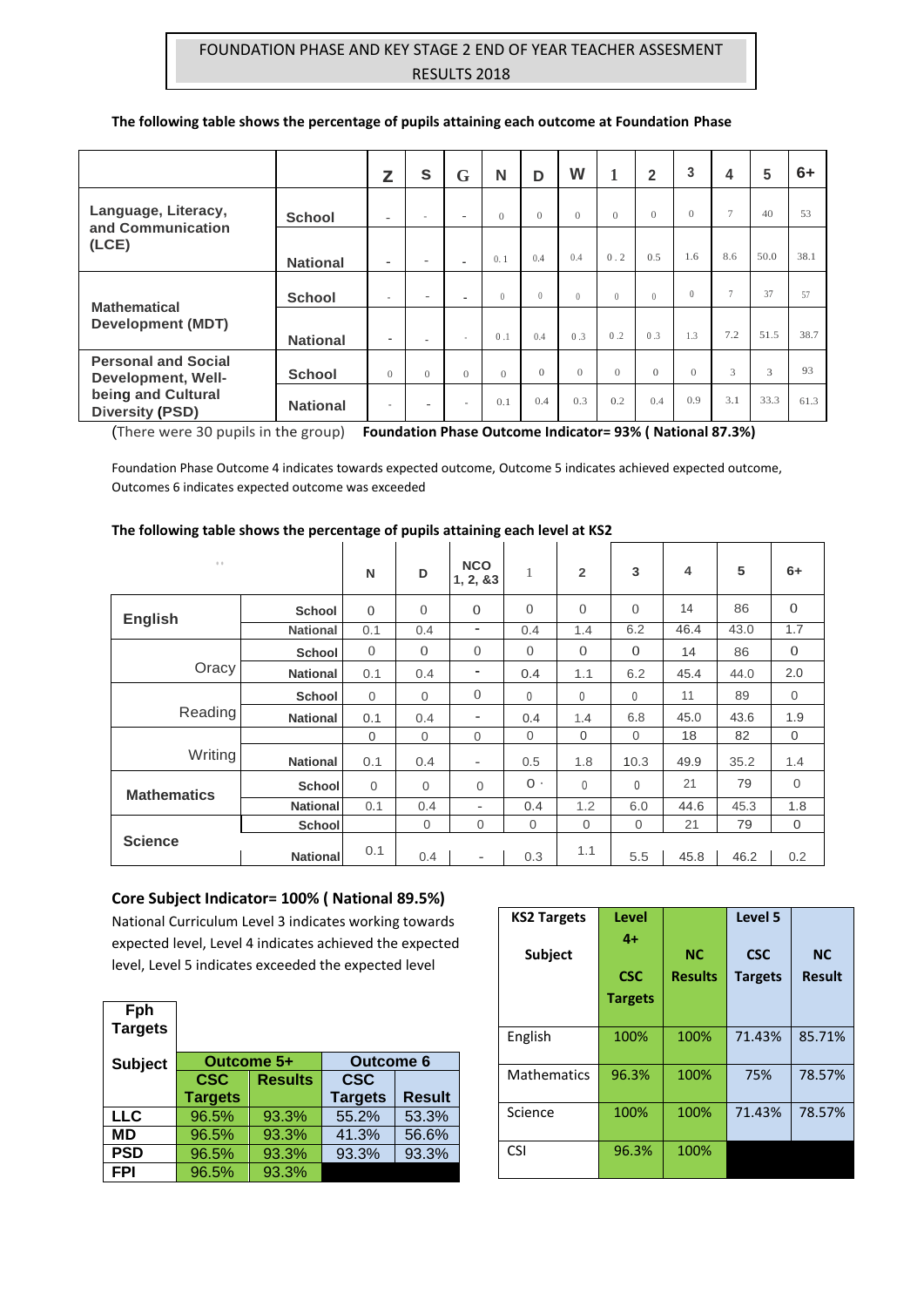| PENDOYLAN CHURCH OF WALES GOVERNING BODY                                            |                                                                                                        | All Governors                                                |                                                                  |
|-------------------------------------------------------------------------------------|--------------------------------------------------------------------------------------------------------|--------------------------------------------------------------|------------------------------------------------------------------|
| <b>Foundation Governors</b>                                                         | Reverand Angela Cooper (Vice Chair)<br>Mrs Jan Rees (Chair)<br>Dr Sarah Davies                         | Ex Officio<br><b>Serving Until</b><br>Sept 2019<br>May2020   | are linked to<br>specific<br>teachers within                     |
|                                                                                     | Dr Leonard Parfitt<br>Mrs Leanne Popham<br>Mrs Gwyneth Thomas<br>Mrs Beccie Morteo<br>Mr Grant Edwards | Jan 2019<br>Sept 2019<br>Sept 2019<br>Feb 2022<br>Sept. 2022 | the school and<br>their curriculum<br>area of<br>responsibility. |
| Parent Governor (Elected)                                                           | Mr Shane Galvin                                                                                        | Jan 2021                                                     |                                                                  |
| Teacher Governor (Elected)                                                          | Mrs Kerstin Saye                                                                                       | May 2022                                                     | No Governor                                                      |
| Non-Teaching Staff Governor<br>(Elected)                                            | Mrs Amanda Baker                                                                                       | Sept 2019                                                    | claimed any<br>travel or                                         |
| Vale of Glamorgan Governor                                                          | Mr Mike Hughes                                                                                         | Nov 2019                                                     | subsistence                                                      |
| Minor Authority Governor (Welsh St<br><b>Donats Community Council</b><br>appointed) | Mrs Hilary Hanmer                                                                                      | Sept 2022                                                    | allowance<br>during the last                                     |
| Headteacher                                                                         | Mrs Paula Vaughan                                                                                      | Ex Officio                                                   | year.                                                            |

# **Policies**

During the past year Governors have reviewed and ratified all of the Statutory Policies and Documents which are required to be considered on an annual basis. These include the Admissions Policy; Assessment Arrangements; Charging Policy; School Development Plan; Target Setting; Safeguarding Policy; Pay Policy; Performance Management Policy; Annual Report to Parents and Prospectus. A schedule has also been drawn up to ensure that all Statutory Policies and Documents are reviewed and ratified on a regular basis by Governors over a three year cycle.

# **Attendance**

The School undertakes rigorous monitoring of all absences, including holiday absences. Parents are required to email or telephone the school to report an absence. We are grateful for the parents' co-operation in this matter. The Governing Body has adopted the Welsh Government Attendance policy and we are working to maintain excellent attendance.

# **Overall attendance for 2017-18 was 97.08 %.**

| Autumn 2017 | Spring 2018 | Summer 2018 |
|-------------|-------------|-------------|
| 98.07%      | 95.43%      | 97.1%       |

Our target for attendance 2018-19 is 97.5 %. Please help us achieve this very high target.

# **Complaints**

We pride ourselves on our home-school-church partnership and 'open door' policy. We therefore anticipate that complaints/concerns will be resolved informally and amicably via parent/teacher communication. Parents should bring any unresolved complaints/concerns to the head teacher in the first instance. Parents who remain dissatisfied should then contact the Chair of Governors who will deal with the complaint and, if necessary, raise the matter with the Governing Body. The school has a complaint procedure policy in place which can be obtained from the school or from the school website- www.Pendoylan.com.

# **Welsh Language Development**

Our children's Welsh Language development is progressively developed throughout the school in a range of enjoyable practical activities of oracy, reading and writing. Monitoring reports that standards of spoken Welsh and writing are 'good' and pupils are using incidental Welsh naturally.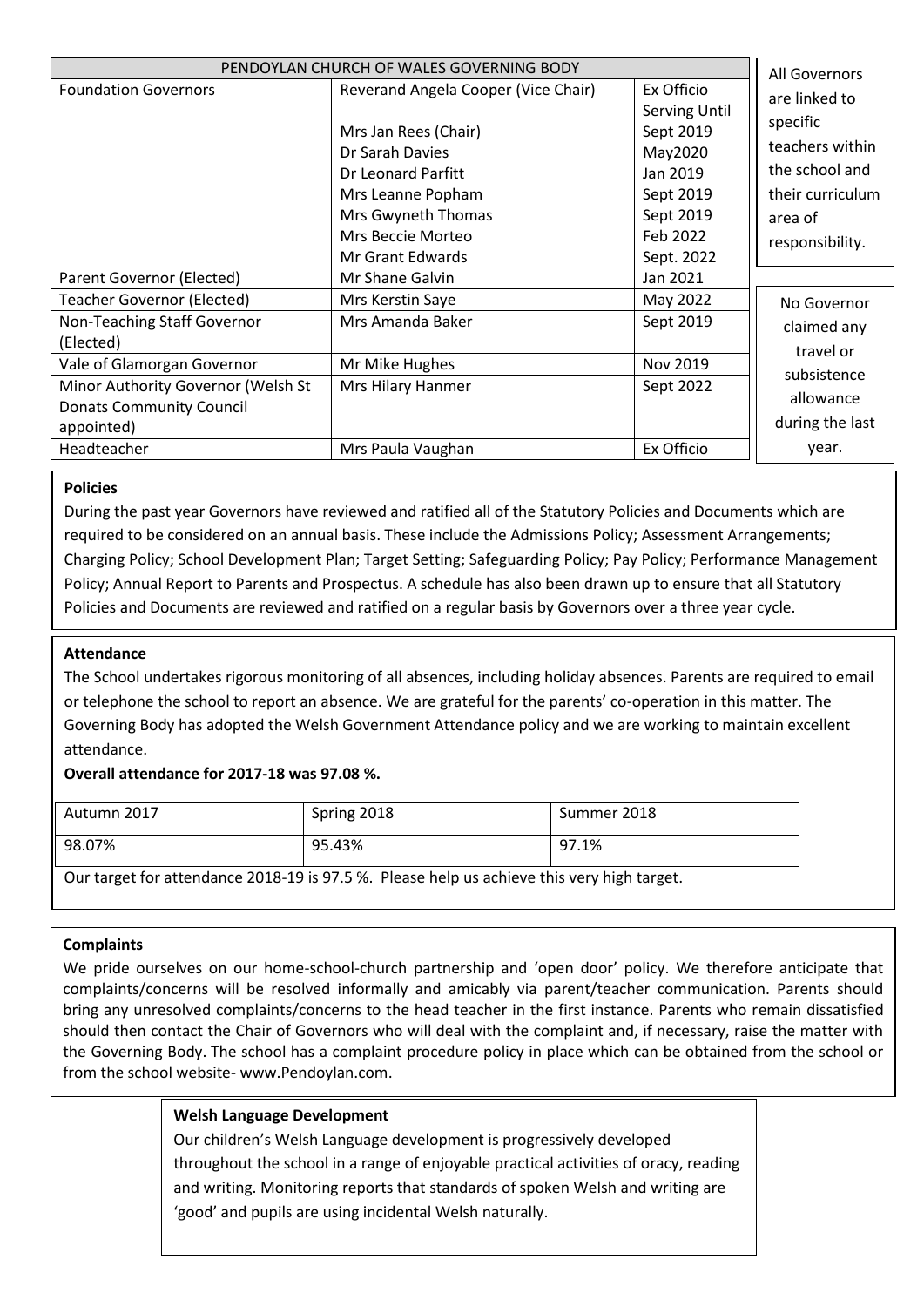| Term           | <b>Begin</b>               | Half term                |                          | End                        | No. of<br>School |
|----------------|----------------------------|--------------------------|--------------------------|----------------------------|------------------|
|                |                            | <b>Begin</b>             | End                      |                            | Days             |
| Autumn<br>2018 | Monday<br>3 Sept<br>2018   | Monday<br>29 Oct<br>2018 | Friday<br>2 Nov<br>2018  | Friday<br>21 Dec<br>2018   | 75               |
| Spring<br>2019 | Monday<br>7 Jan<br>2019    | Monday<br>25 Feb<br>2019 | Friday<br>1 Mar<br>2019  | Friday<br>12 April<br>2019 | 65               |
| Summer<br>2019 | Monday<br>29 April<br>2019 | Monday<br>27 May<br>2019 | Friday<br>31 May<br>2019 | *Monday<br>22 July<br>2019 | 55               |
|                |                            |                          |                          | <b>TOTAL</b>               | 195              |

#### **Inset Days**

- Monday 3rd September 2018,
- Monday 24th &Tuesday 25th September 2018,
- Monday 8<sup>th</sup> October 2018
- Monday 22nd July 2019

|                                                  | <b>Security</b>                                    |  |  |
|--------------------------------------------------|----------------------------------------------------|--|--|
|                                                  | Pendoylan School has a controlled access system.   |  |  |
| $9.00$ am $- 12.00$ midday                       | The main external doors are electro-magnetically   |  |  |
| From January- Pendoylan ChildCare 12.00pm-3.00pm | locked throughout the day. An intercom system is   |  |  |
|                                                  | used to enter the building supported by a digital  |  |  |
| $9.00$ am $-11.50$                               | monitor. The CCTV monitors all areas of the school |  |  |
| $1.10pm - 3.15pm$                                |                                                    |  |  |
|                                                  | <b>School Fund</b>                                 |  |  |
| $9.00$ am $- 12.20$ pm                           | This fund is used to provide many extra resources  |  |  |
| $1.10$ pm $-3.15$ pm                             | for the children and the School.' Own Clothes Day' |  |  |
|                                                  | and occasional sponsored events contribute to this |  |  |
|                                                  | fund.                                              |  |  |
|                                                  |                                                    |  |  |

# **Friends of Pendoylan**

Friends of Pendoylan is a non-profit parent & teacher organisation. We aim to work closely with the school to raise funds to support and enhance the education and wellbeing of the children.

 In the recent 2017/18 school year Friends of Pendoylan organised a number of events including discos, film nights and the Christmas and Summer Fairs along with a wonderful music evening organised by Mrs Baker in the Summer term to name a few. Thank you to everyone who has supported the Friends throughout the year – you have helped us to raise over £7,000 this school year.

This means we have been we have been able to help the school purchase additional iPads and reading resources for guided group reading; we are also able to provide a magician for the school Christmas party along with a few other treats for the children during the year and of course money raised is also contributed to the annual repayment of the school building loan.

We are always keen to welcome new volunteers to the Friends – any level of involvement or support is appreciated. Whether you would like to join the committee, input your ideas for events, donate a prize or your time to help at just one event in the year –we appreciate and welcome it all. Every little helps raise more funds for additional learning resources or playgroup equipment for the children to enjoy. If you are interested please speak to a member of the Friends or email [friendsofpendoylan@gmail.com.](mailto:friendsofpendoylan@gmail.com)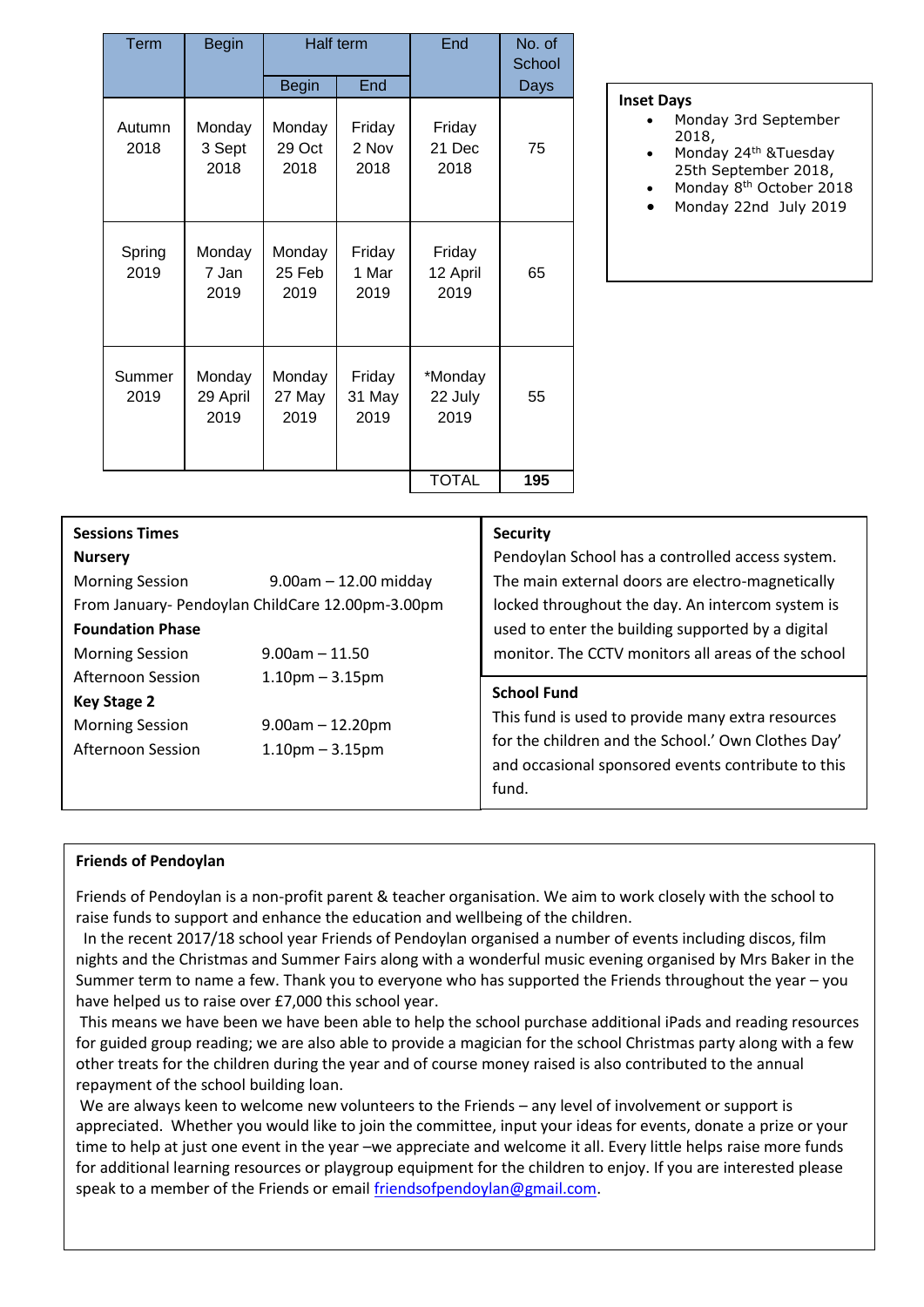# **Finance Report/Out-Turn of Expenditure 2017-18**

Vale of Glamorgan Council School Outturn Report 2017/18 Revenue Summary

| Cost Centre: 101173 | Description: Pendoylan C/W Primary | Period <sup>1</sup><br>Name:2017/P12 | Budget<br>Name:VOG<br>17/18 RE |
|---------------------|------------------------------------|--------------------------------------|--------------------------------|
|                     |                                    |                                      |                                |

|                                              | Level <sub>3</sub>                                 | <b>Annual Budget</b> | <b>Total</b><br><b>Actual</b> |
|----------------------------------------------|----------------------------------------------------|----------------------|-------------------------------|
| <b>CUSTOMER RECEIPTS</b>                     | <b>CHARGE FOR SERVICE</b>                          | $-16,575.00$         | $-15,600.00$                  |
|                                              | <b>DONATIONS</b>                                   | 0.00                 | $-6,790.00$                   |
|                                              | <b>SALE OF PRODUCTS</b>                            | 0.00                 | $-36,053.10$                  |
|                                              |                                                    | $-16,575.00$         | $-58,443.10$                  |
| <b>EMPLOYEES</b>                             | <b>GRANT EMPLOYEES</b>                             | 84,369.00            | 79,366.32                     |
|                                              | <b>INDIRECT EMPLOYEES EXPS</b>                     | 18,322.00            | 18,391.77                     |
|                                              | <b>NON TEACHING EMPLOYEES</b>                      | 106,805.00           | 120,049.15                    |
|                                              | OTHER DIRECT EMPLOYEES                             | 0.00                 | 0.00                          |
|                                              | <b>SEG WEG EIG EMPLOYEES</b>                       | 0.00                 | 0.00                          |
|                                              | <b>TEACHING EMPLOYEES</b>                          | 479,728.00           | 484,996.47                    |
|                                              |                                                    | 689,224.00           | 702,803.71                    |
| <b>GOVERNMENT GRANT</b>                      | OTHER GOVERNMENT GRANTS                            | 0.00                 | $-700.00$                     |
|                                              | <b>WG GRANTS</b>                                   | $-73,394.00$         | $-84,957.00$                  |
|                                              |                                                    | $-73,394.00$         | $-85,657.00$                  |
| <b>INTERNAL RECHARGES</b><br><b>EXPEND</b>   | <b>INTERNAL RECHARGES EXPEND</b>                   | 42,424.00            | 81,750.62                     |
|                                              |                                                    | 42,424.00            | 81,750.62                     |
| <b>INTERNAL RECHARGES</b><br><b>INCOME</b>   | <b>INTERNAL RECHARGES INCOME</b>                   | $-22,752.00$         | $-23,942.84$                  |
|                                              |                                                    | $-22,752.00$         | $-23,942.84$                  |
| <b>INTRA DEPARTMENTAL</b><br><b>RECHARGE</b> | <b>SEG WEG EIG INCOME</b>                          | 0.00                 | 0.00                          |
|                                              |                                                    | 0.00                 | 0.00                          |
| <b>OTHER GRANTS</b>                          | <b>INCOME FROM OTHER LAS/HAS</b>                   | 0.00                 | 0.00                          |
|                                              |                                                    | 0.00                 | 0.00                          |
| <b>PREMISES</b>                              | <b>CLEANING AND DOMESTIC SUPPLIES</b>              | 11,200.00            | 12,891.54                     |
|                                              | <b>ENERGY</b>                                      | 14,700.00            | 15,634.02                     |
|                                              | <b>GROUNDS MAINTENANCE</b>                         | 3,000.00             | 0.00                          |
|                                              | <b>REPAIRS &amp; MAINT OF BUILDING</b>             | 2,250.00             | 5,466.13                      |
|                                              | <b>WATER SERVICES</b>                              | 5,000.00             | 7,322.87                      |
|                                              |                                                    | 36,150.00            | 41,314.56                     |
| SUPPLIES AND SERVICES                        | <b>CATERING</b>                                    | 500.00               | 1,238.30                      |
|                                              | <b>COMMS AND COMPUTING</b>                         | 23,270.00            | 26,906.88                     |
|                                              | <b>EQUIP, FURNITURE &amp; MATERIALS</b>            | 23,500.00            | 20,930.83                     |
|                                              | <b>EXPENSES</b>                                    | 0.00                 | 0.00                          |
|                                              | <b>GRANTS &amp; SUBSCRIPTIONS</b>                  | 0.00                 | 0.00                          |
|                                              | <b>MISC EXPENSES</b>                               | $-44,622.00$         | 0.00                          |
|                                              | <b>SEG WEG EIG SUPPLIES AND</b><br><b>SERVICES</b> | 0.00                 | 0.00                          |
|                                              | <b>SERVICES</b>                                    | 0.00                 | 649.19                        |
|                                              |                                                    | 2,648.00             | 49,725.20                     |
| <b>TRANSPORT</b>                             | <b>CAR ALLOWANCES</b>                              | 300.00               | 210.60                        |
|                                              |                                                    | 300.00               | 210.60                        |
|                                              |                                                    | 658,025.00           | 707,761.75                    |